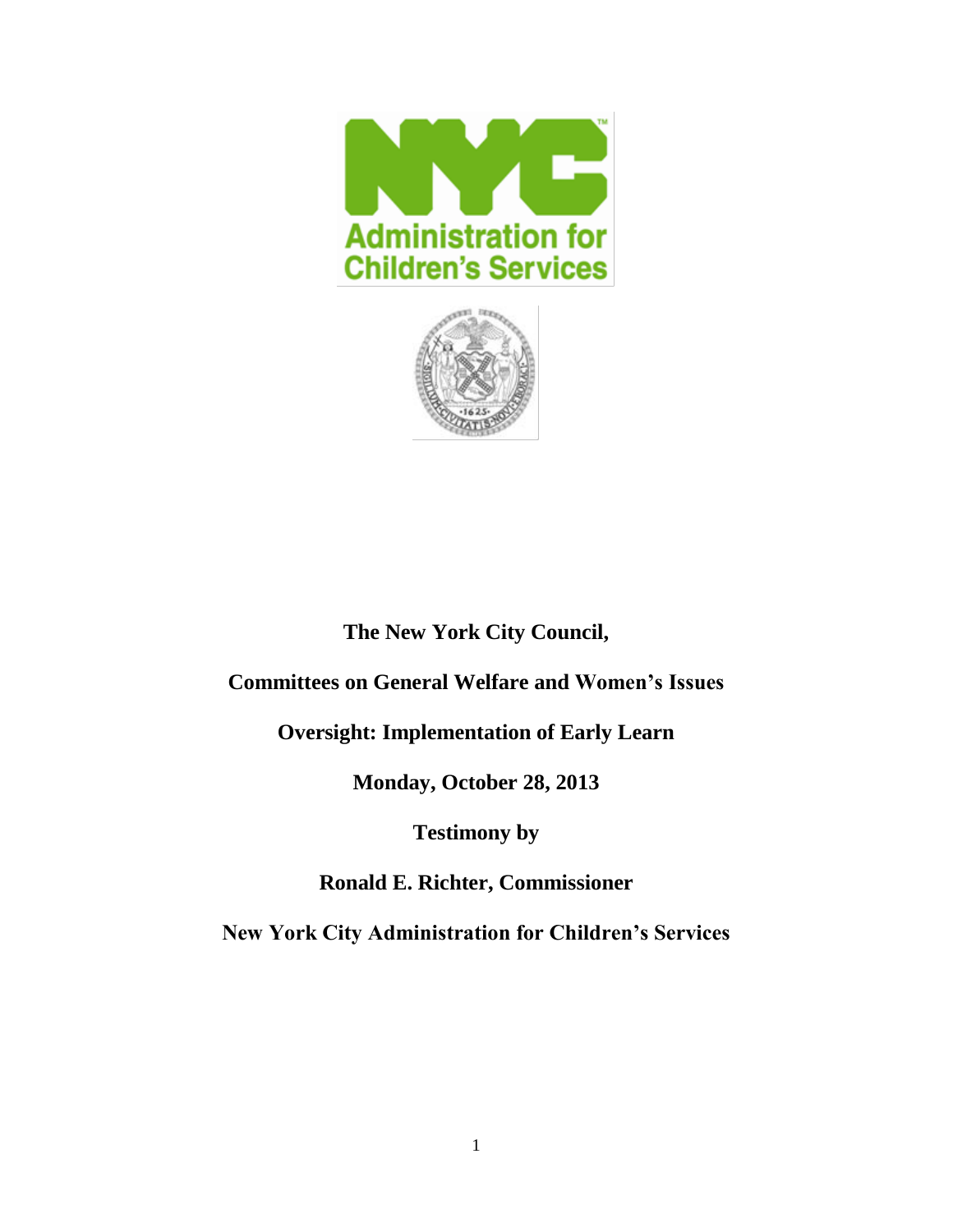Good afternoon Chairs Palma and Ferreras and members of the General Welfare and Women's Issues Committees. I am Ronald E. Richter, the Commissioner of the Administration for Children's Services. With me today is Myung Lee, Deputy Commissioner for Early Care and Education. We are pleased to be here before the Council to discuss the implementation of *EarlyLearnNYC*. Early care and education has been an area of intense focus for ACS over the past year, and we are proud of the substantial efforts and significant progress we have made.

### **Overview of Early Learn:**

As the Council knows, New York City oversees the largest publiclyfunded early care and education system in the country, where we invest over \$1 billion annually to meet the needs of over 100,000 children. Last October, with the help of the Council and our providers, *EarlyLearnNYC*, a unique, groundbreaking early care and education model that merges child care and early education into a single, seamless system, was implemented city-wide across all five boroughs. *EarlyLearnNYC* marks the first time in nearly fifty years that the City has undertaken to transform the system to bring high quality early care and education to children and families in our lowest income communities. We made this critical investment because studies show that 90% of brain development occurs before the age of five and therefore, we must stimulate young minds as early as possible. This is especially true for children living in our most vulnerable neighborhoods.

A newly conducted study confirmed what researchers showed years ago – that children from professional families are exposed to forty-five (45) million words by the age of four, while children in poverty are exposed to thirteen (13)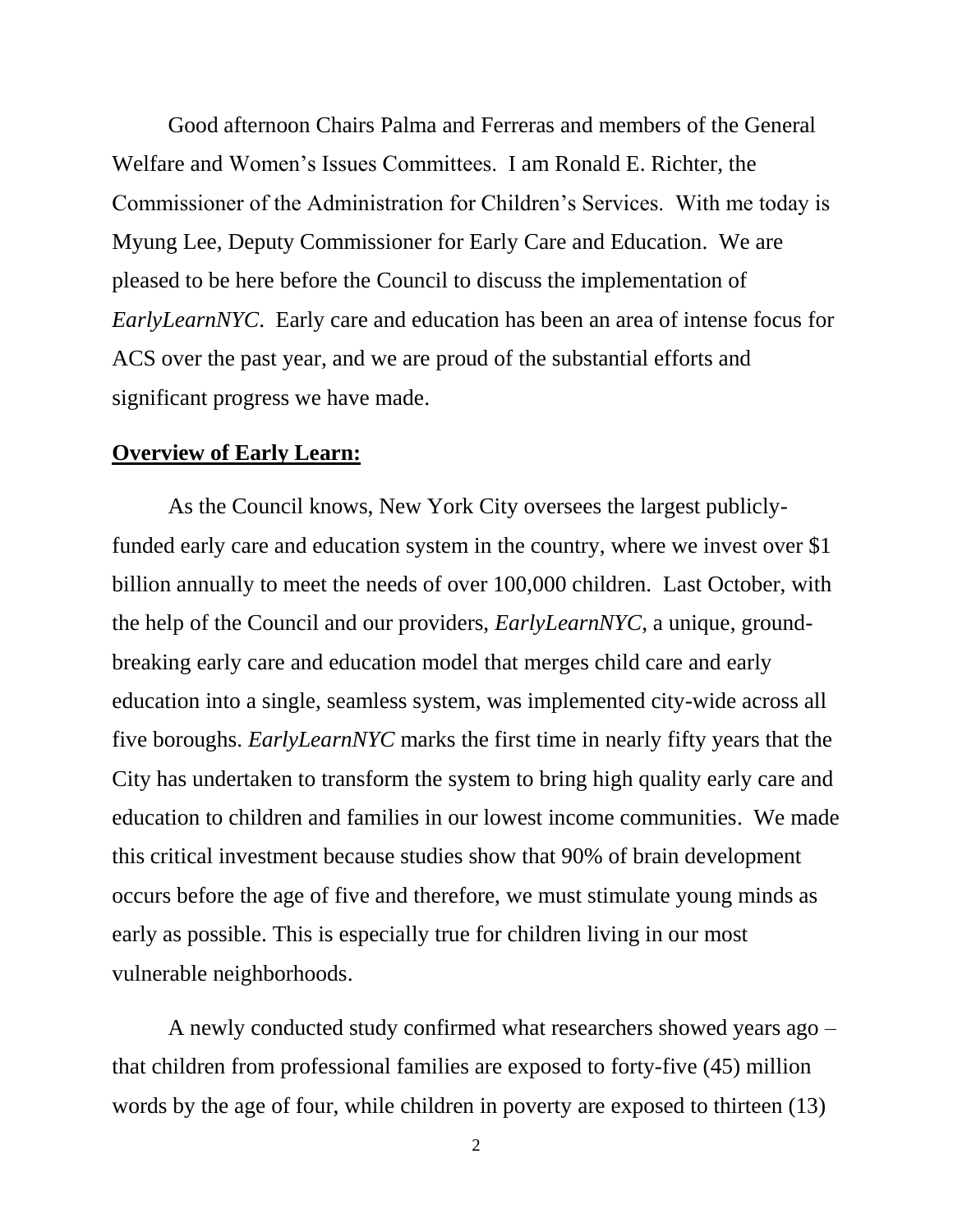million<sup>1</sup>. It is therefore unfortunate but not surprising that studies show children from low income communities start kindergarten 12 to 14 months behind their peers from higher income homes<sup>2</sup>. Clearly, this has nothing to do with the intellectual capacity of our young people from lower income communities, but the availability of quality, affordable services in their neighborhoods.

Our City's children and families deserve better. With *EarlyLearnNYC*, our overarching goal is to do better. By investing in children at a young age, we are investing in their future and providing a foundation on which they can build for the rest of their lives. Study after study shows that high quality preschool contributes positively to the growth of cognitive, social, and emotional skills growth for all children but has the greatest impact on children from low-income families. High quality early childhood programs reduce the need for remedial and special education, child welfare involvement and results in lower incarceration rates. Children from low-income families who participate in highquality early childhood education are less likely to be held back in school and are, in fact, more likely to graduate from high school and go on to become more productive members of their communities.

*EarlyLearnNYC* provides high quality programming with the help of qualified teachers and best practices that have proven results. All

 $\overline{\phantom{a}}$ 

<sup>1</sup> Todd R. Risley and Betty Hart, *Meaningful Differences in the Everyday Experience of Young American Children* (Baltimore: Paul H. Brookes, 1995).

<sup>2</sup> National Research Council and Institute of Medicine (2000) *From Neurons to Neighborhoods: The Science of Early Childhood Development.* Committee on Integrating the Science of Early Childhood Development. Jack P. Shonkoff and Deborah A. Phillips,eds. Board on Children, Youth, and Families, Commission on Behavioral and Social Sciences and Education. Washington, D.C.: National Academy Press.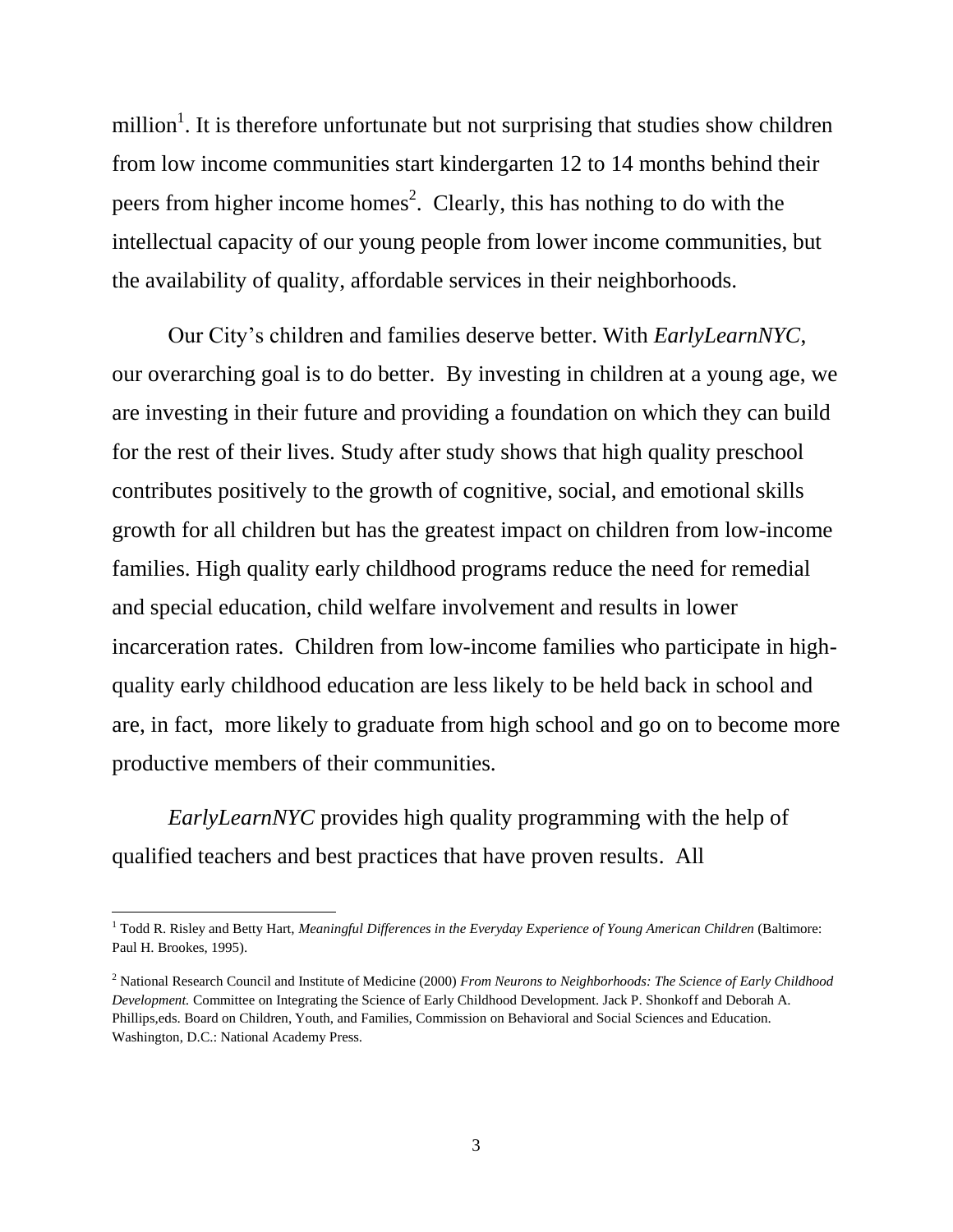*EarlyLearnNYC* programs - center-based and family child care - are required to have developmentally appropriate research-based curricula, to assess the progress that each child is making in that classroom, to support teachers to ensure that they are engaged in meaningful interactions with the children, and to have warm and appropriate settings where children can grow, learn and thrive. In addition, *EarlyLearnNYC* focuses on the whole-child, meaning that all children entering an *EarlyLearn* Center receive a health, mental health and developmental screening to address the needs of each child.

*EarlyLearnNYC* also provides vital supports for working families in New York, without which many parents could not be a part of the workforce. *EarlyLearnNYC* programs have extended hours: eight to ten hours of service per day which includes nutritious meals and physical exercise. *EarlyLearnNYC* programs also often offer medical and dental support to many of our families. For example, ACS is partnering with NYU's Department of Pediatric Dentistry to provide oral health care for children via mobile services. We know that families play a critical role in a young child's ongoing learning and development. Therefore, all *EarlyLearnNYC* programs must include a family engagement component in their curriculum that is responsive to the diversity of each child's family, regardless of their culture and language.

*EarlyLearnNYC* sets high standards so that parents can feel confident that regardless of program location, setting or design, their children are receiving quality services. To improve the educational experience of our children and to strengthen the early childhood workforce, we have significantly expanded professional development requirements for the teachers in our programs. We now require and provide funding for twelve days of professional development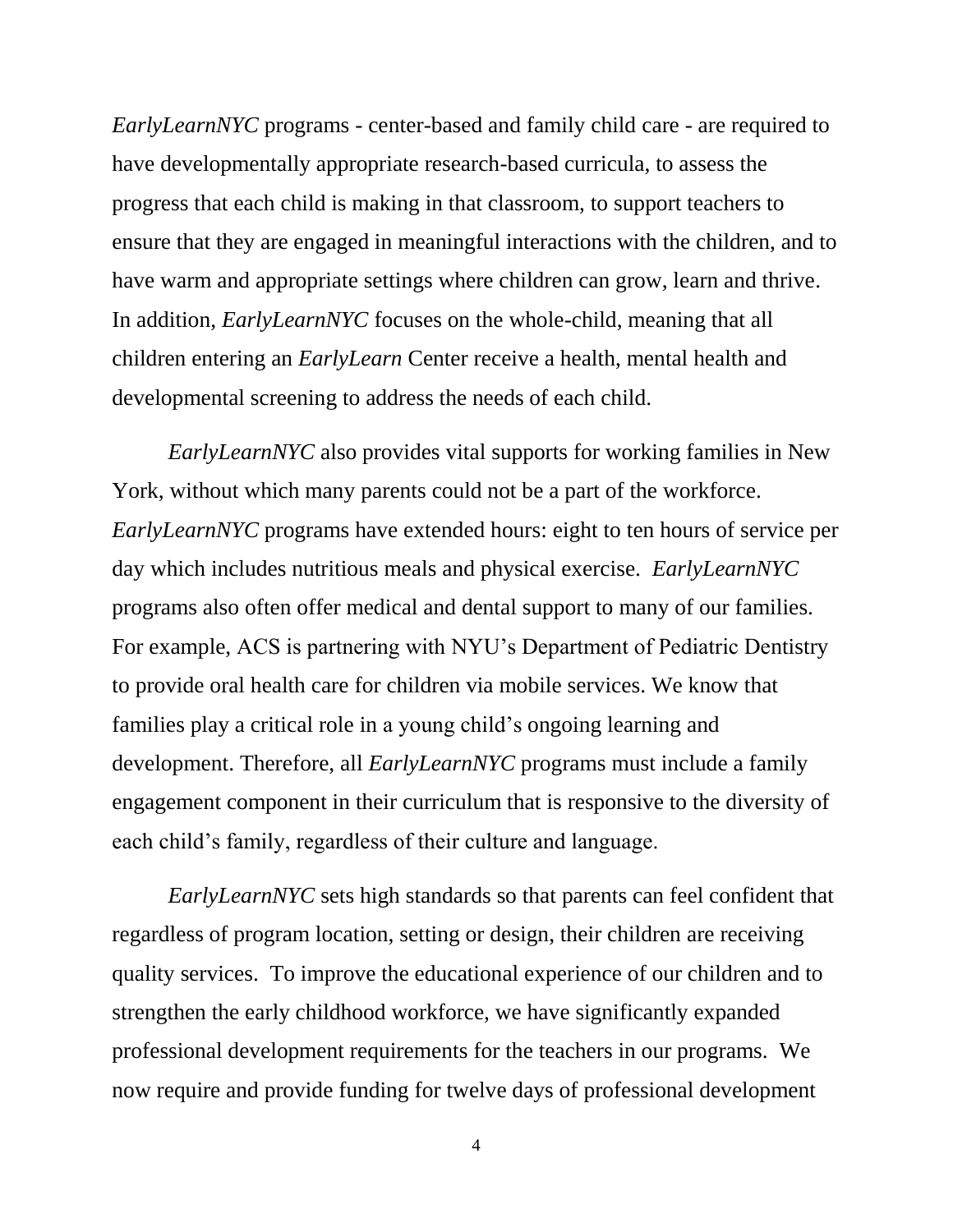for all center-based program staff and six days for those in family child care settings. We also provide customized support to providers who have new requirements to meet. For example, we have created a training and coaching program to support the almost 1,500 home based family child care providers so that they can meet the *EarlyLearnNYC* requirement of using a research validated and developmentally appropriate curriculum in their homes. Additionally, all *EarlyLearn* providers receive monitoring and technical assistance from ACS to support four main areas: Program Design and Management; Education and Disabilities; Family and Community Engagement; and Health, Mental Health and Nutrition. From October 1, 2012 to June 30, 2013, ACS staff conducted over 800 site visits to make sure our programs are providing high quality early education experiences for the City's youngest learners.

#### **Where we are now:**

*EarlyLearnNYC* lays a strong foundation for the future of New York City's children. Since the implementation on October 1, 2012, our staff and providers have worked tirelessly to implement this system transformation. Currently, our 138 contractors are providing services to over 27,000 children in 365 centers and in 1,485 Family Child Care providers' homes across the five boroughs. Our center-based enrollment is at 80% today and ACS continues to work with our providers to ensure that they have the support they need and that families are aware of the nearest *EarlyLearn* Center in their neighborhood.

One reason that enrollment is lower than we expected is that our providers are struggling to connect with the families who meet the very specific eligibility criteria required of their particular modality of care. To address this issue, ACS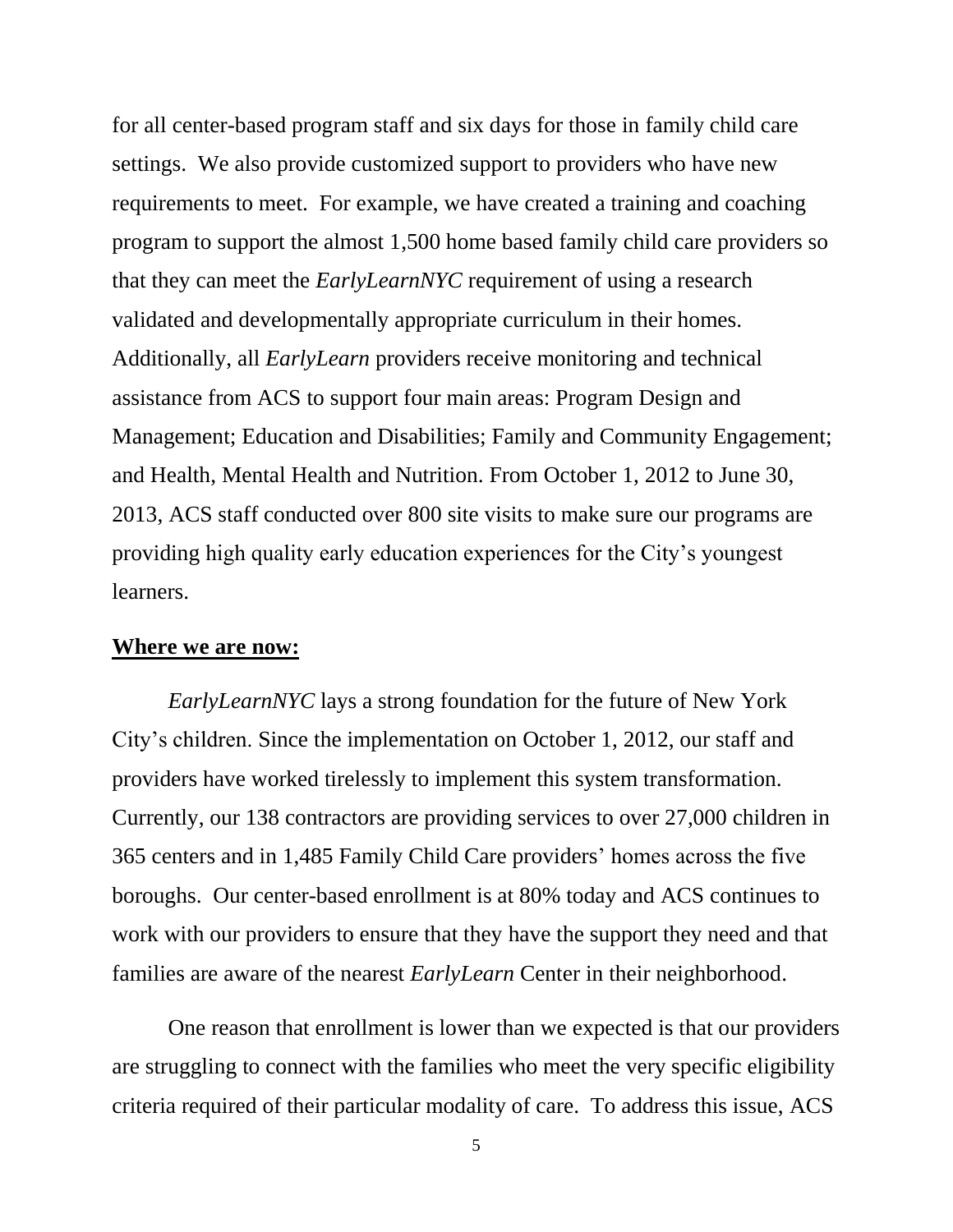launched an awareness campaign - a citywide effort to familiarize low income parents with *EarlyLearn NYC* and increase enrollment of families who are eligible for or are receiving subsidized child care from the City. The campaign consisted of advertisements in 144 bus shelters and 278 check-cashing locations across the city in July and August to get children enrolled by September and included a texting feature to better communicate with families who may need our services. By texting *EarlyLearn* to 877-877, our families can get help locating *EarlyLearnNYC* programs in their community and get information on upcoming events and child care options. To date, we have over 800 subscribers and that number grows every day. We continue to partner with the Human Resources Administration (HRA) to increase outreach to parents on public assistance through staffed tables and distribution of campaign materials at HRA Job Centers. This past summer, ACS also created and issued *EarlyLearnNYC* marketing materials such as posters, flyers, and brochures to all *EarlyLearn* programs to use for recruitment and marketing in their community. Additionally, ACS conducted a targeted mailing campaign to over 36,000 cash assistance eligible families and NYCHA residents with children ages six weeks to five years of age to educate them about *EarlyLearnNYC*.

We understand there have been substantial changes to the early care and education system in our City, and we continue to seek new ways to support and communicate with our providers. ACS hosted "Enrollment Summits" and three "Budget Talks" for *EarlyLearn NYC* contracted agencies this past February which provided an opportunity for directors to learn more about the important role that *EarlyLearn* programs can play in maintaining funding for an early childhood contracted system in New York City. These sessions explained how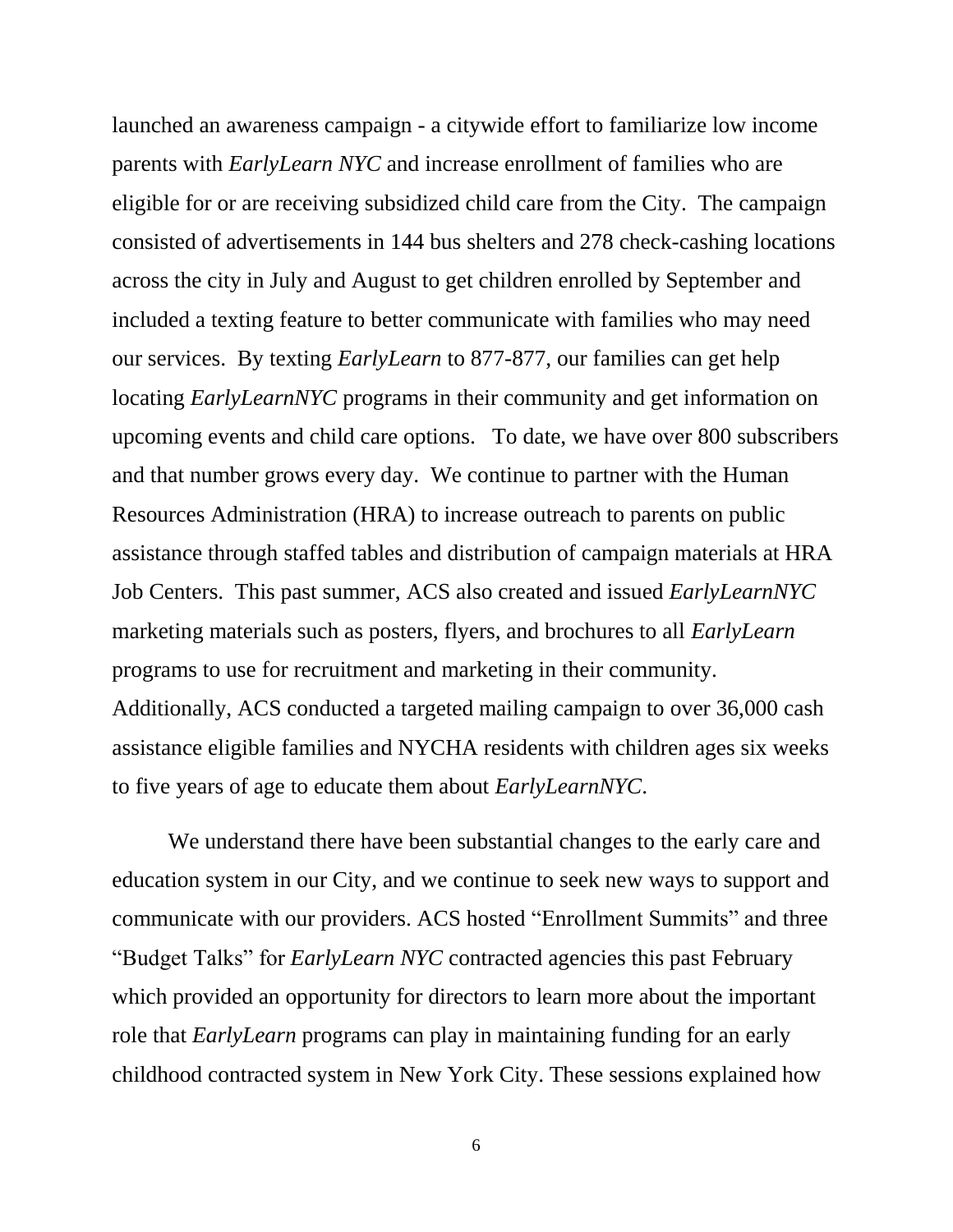NYC's subsidized child care system of vouchers and *EarlyLearn* contracted programs is funded. Feedback from the attendees was positive and over 165 *EarlyLearn* directors and fiscal officers attended the talks.

Deputy Commissioner Myung Lee also conducts listening tours and other regularly scheduled meetings to hear directly from the *EarlyLearn* directors and other staff and get their perspectives on the challenges and opportunities in running early childhood programs in New York City. I host recurring meeting with advocates and providers, and have ensured that early care and education representatives have a presence on my Advisory Board, which meets quarterly.

ACS partners with private foundations, academia and businesses in the private sector to ensure that our children are prepared for success in school and in life. ACS has secured \$685,000 in private funds from The Robin Hood Foundation, The Early Care and Education Fund, Casey Family Programs, and the Shoolman Foundation. We are working with partners such as MDRC, Bank Street College, NYU and Columbia University on initiatives that will further strengthen the field and support our children. Among the collaborations are:

- A pilot study with MDRC to implement an early math curriculum;
- Working with National Center for Children in Poverty at Columbia University to design and implement a coaching model to better support our teachers;
- A three year professional development initiative to advance the quality of care for children in all 1,485 family child care providers;
- Scholarships for *EarlyLearn* directors to obtain the Children's Program; Administrator Credential Program and 18 credit graduate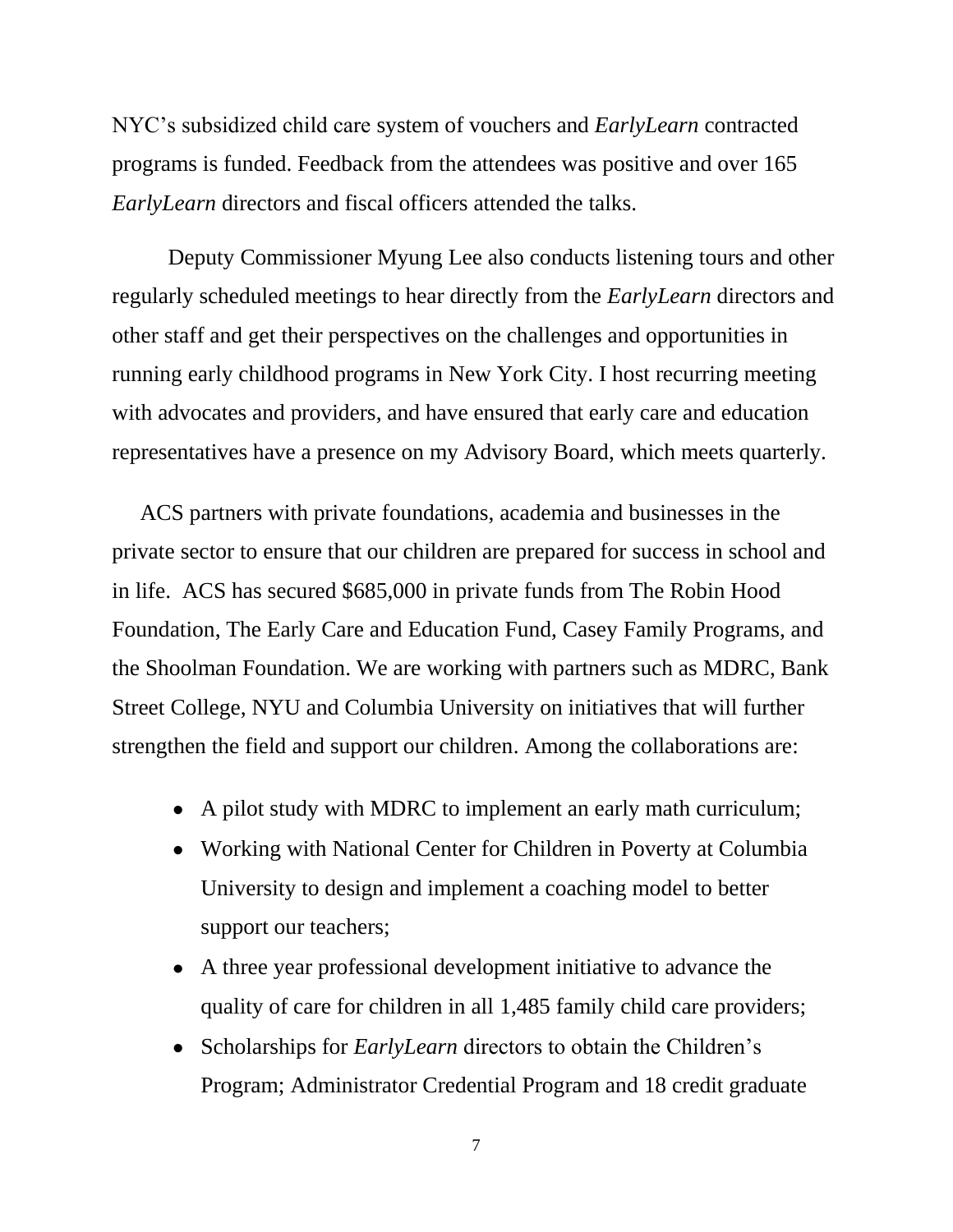level program in Early Childhood Leadership and Management offered through CUNY's School of Professional Studies. To date, forty-eight directors have completed the program; and

A two year project to help *EarlyLearn* providers develop and use assessment tools, data, and management reports to increase quality programming at their centers.

Our partnerships and pilot programs allow us to identify the kinds of support that our children and providers need while also giving the directors and teachers an opportunity to increase their capacity to influence child development and learning in meaningful, positive ways.

### **Conclusion:**

I know that this year has presented significant challenges. This system transformation has required, and will continue to require, the support and partnership from our dedicated provider agencies, City Council, numerous City agencies, and private organizations to lay the foundation for a strong, sustainable early care and education system. In the midst of the implementation of *EarlyLearnNYC*, we worked through Hurricane Sandy –which hit the very same month we began the roll-out – and under economic uncertainties such as the federal sequestration. However, through these challenging times, we have worked to support our providers. In the aftermath of the Hurricane, ACS secured \$2.4 million from private funders to rebuild our damaged centers and we've also secured over \$580,000 from the Administration for Children and Families to offer mental health and trauma related supports to all *EarlyLearn*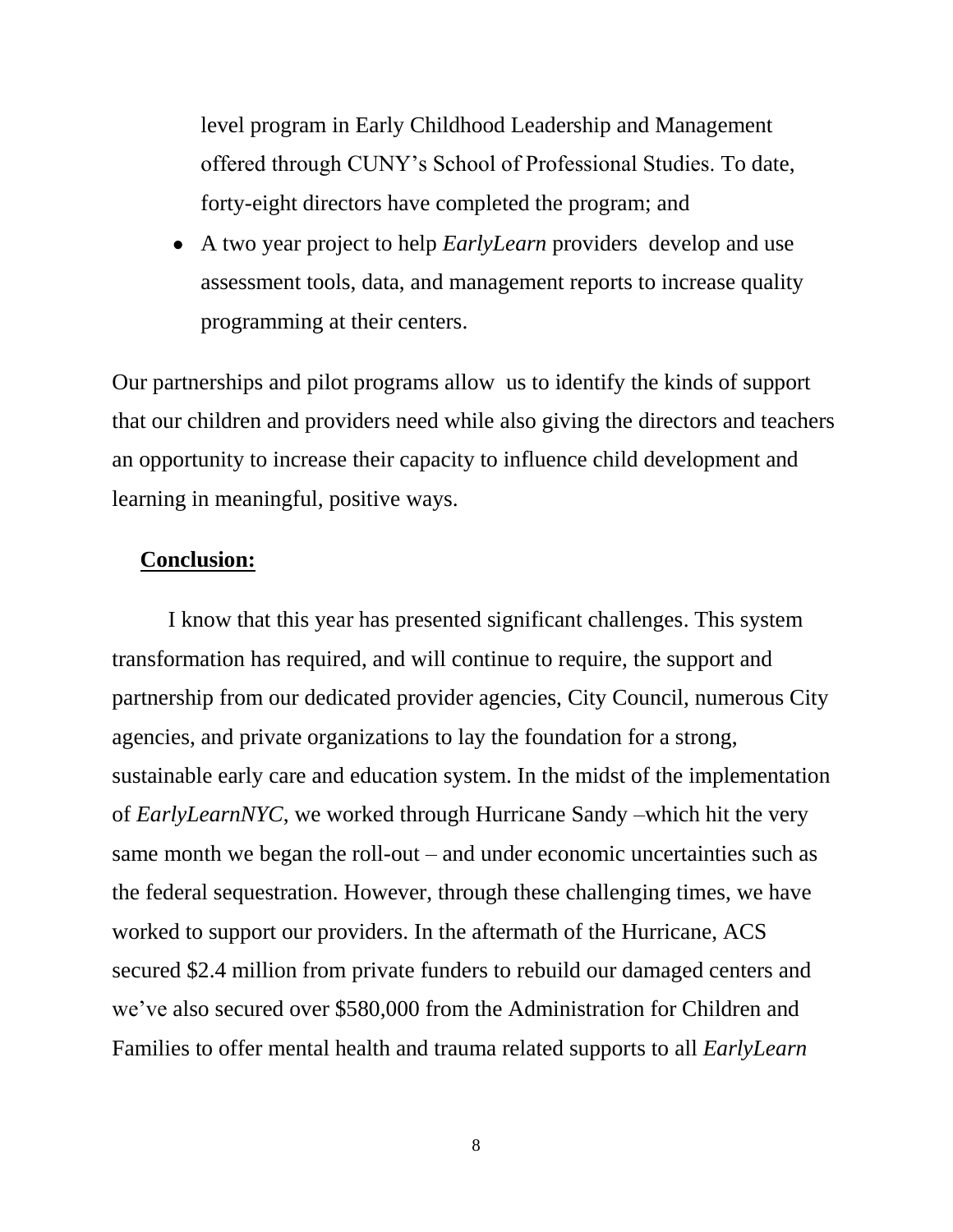agencies, including staff and parents, regardless of whether they were directly or indirectly affected by Hurricane Sandy.

We are proud that we have laid the foundation for a stronger, higher quality early care and education system and we are greatly encouraged that President Obama's federal vision for early care and education looks much like *EarlyLearn NYC*: a model that braids city, state, federal and private funds to better serve our youngest residents and is driven by the belief that quality early education has enormous positive effects and prevents achievement gaps for youth from low-income communities.

We know that there are more challenges ahead. The fiscal climate continues to present obstacles as we aim to do more for our children. The Agency's Head Start grant was reduced by a third and funding from the State has decreased in the last few years while demand for the mandated services we provide continues to grow. Though we've made significant strides to increase communication with our providers, we know there is always room to do better. We also need to update and increase our infrastructure and better support our own staff. Finally, we know our providers also need more support. There is more work ahead. But, I am confident that together, we will continue to rise to the occasion because our children deserve high quality care and education.

I want to thank the Council for working with us during the transition, especially Chair Palma, and for providing leadership to make sure an additional 4,500 children in the City continue to receive child care. I also want to extend our sincere gratitude to our provider agencies, parents, and our early care and